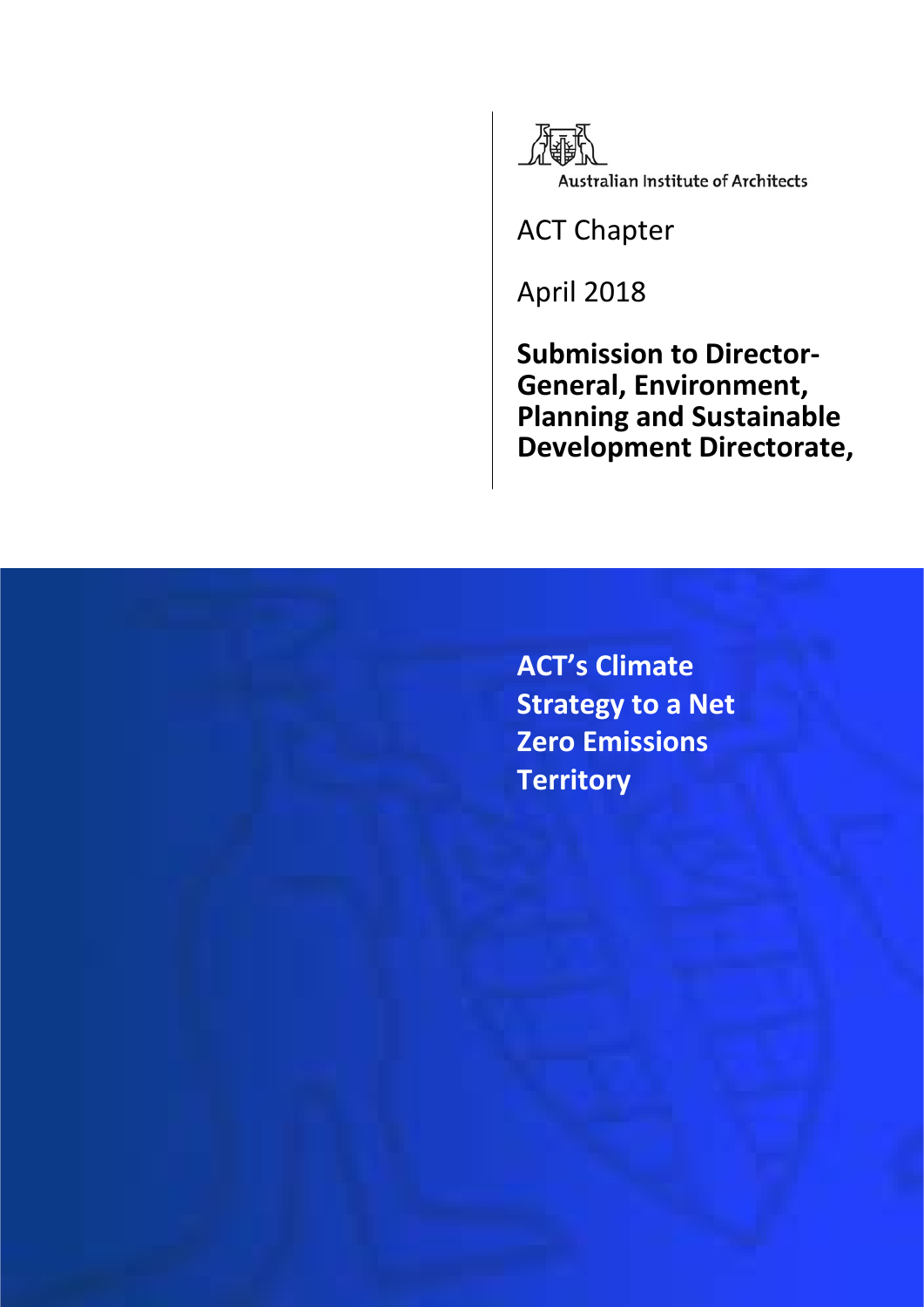#### **SUBMISSION BY**

Australian Institute of Architects ABN 72 000 023 012

ACT Chapter 2a Mugga Way, Red Hill ACT 2603 PO Box 3373 Manuka ACT 2603 Telephone: 02 6121 2010 Email: leanne.hardwicke@architecture.com.au

#### **PURPOSE**

This submission is made by the ACT Chapter of the Australian Institute of Architects (Institute) to the ACT Government, Environment and Planning Directorate to provide comments on the Discussion Paper *ACT's Climate Strategy to a Net Zero Emissions Territory.*

Comments have been prepared by the ACT Chapter Sustainability Committee.

At the time of this submission, the ACT Chapter President of the Institute is Philip Leeson.

The ACT Chapter Executive Director is Leanne Hardwicke.

#### **INFORMATION**

The Institute is the peak body for the architectural profession in Australia. It is an independent, national member organisation with around 12,000 members across Australia and overseas and represents around 320 individual architects representing small and large practices within the ACT.

The Institute works to improve our built environment by promoting quality, responsible, sustainable design.

The Institute exists to enhance the cultural, environmental and economic well-being of the community by:

- advancing contemporary practice and the professional capability of members, and
- advocating the value of architecture and architects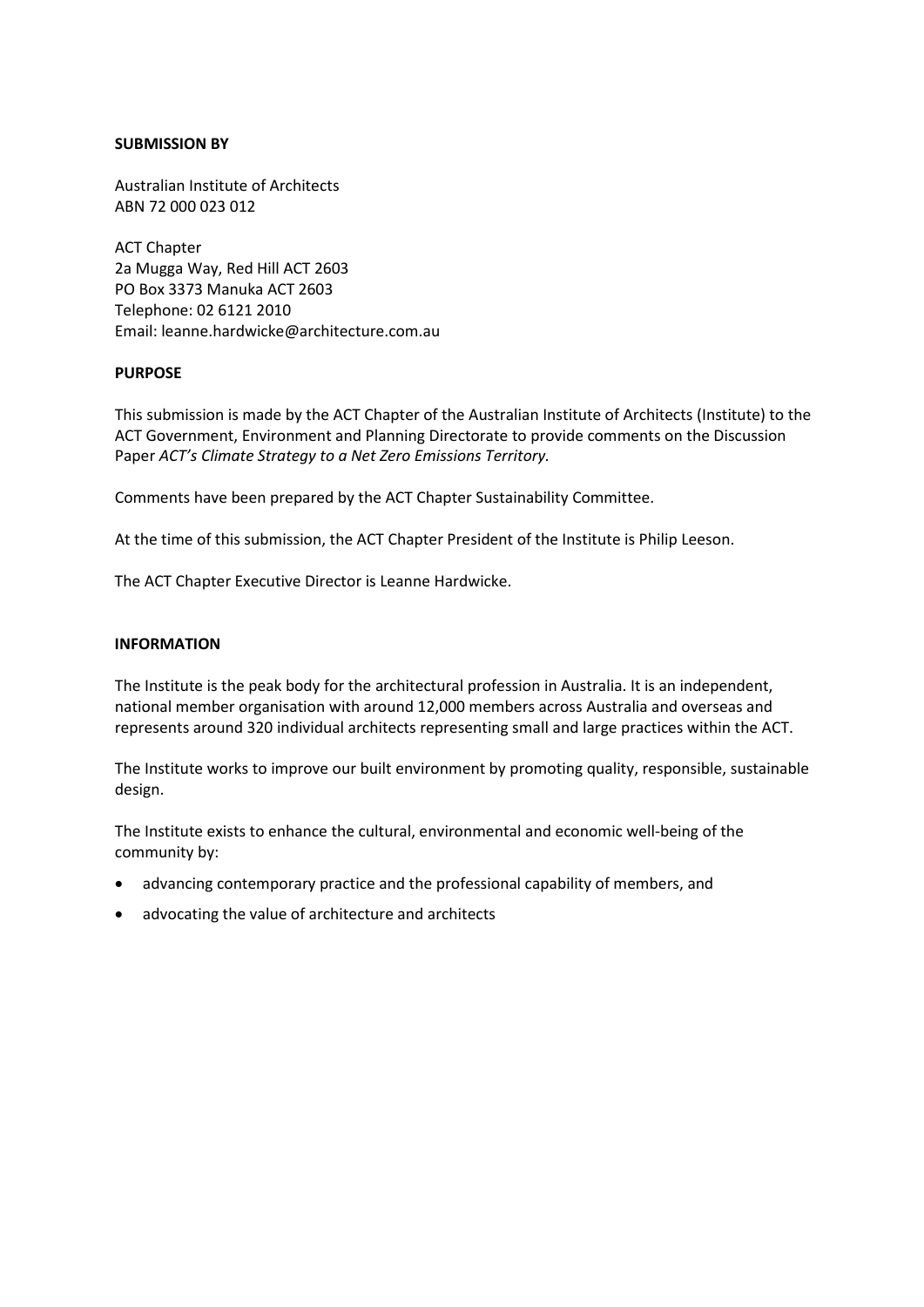# **1. INTRODUCTION**

The following comments are made by the Australian Institute of Architects, ACT Chapter, (the Institute) on behalf of its 320 members. The Institute is supportive of the initiative to reduce or eliminate the Territory's reliance on non-renewable and greenhouse emitting fossil fuels and appreciates the opportunity to provide comments and suggestions on ways in which the Territory can progress this strategy.

## **2. ARE THE INTERIM TARGETS APPROPRIATE?**

The Interim targets are set at 50-60% reduction by 2025; 65-75% reduction by 2030; and 90-95% reduction by 2040. We offer the following general comments with respect to the inclusion of transport, the reliability of supply of renewable energy for peak periods, impact of the non-inclusion of scope 3 emissions, the impact of the move from gas to electricity for space heating and the future of the energy efficiency improvement scheme with regard to the ability to reach the interim targets.

To determine whether these targets are appropriate, it is necessary to examine how net emissions are calculated. The Institute sees an issue with the measurement of emissions inside a theoretical geographic island around the ACT. We believe that setting an aspirational goal to 100% carbon free operation could be misleading, particularly when the single major emissions class remaining after 2020 relates to transport.

Given the ACT's function as a regional commercial and administrative centre, a high proportion of cross border traffic occurs every day from residents commuting from NSW to work in the ACT. It would seem anomalous not to include these emissions in the total, or plan for transport systems that would reduce the emissions of frequent travel to and from the ACT<sup>[1](#page-2-0)</sup>.

Discussion of air transport and the development of a fast train link to Sydney and Melbourne would seem necessary as part of such considerations.

Development of electric vehicle infrastructure on the main arterial connectors to Sydney, Melbourne and the south coast of NSW would seem to be a sensible inclusion in the overall emissions policy.

The Institute would like to see a better definition of the term Net Zero Emissions. Without security of supply of renewable electricity at all times, 100% carbon free operations will not be achieved. The Territory must be able to either use surplus renewable electricity from elsewhere or be able to tap into stored renewable electricity during peak times. Buying cheap renewable wind power from South Australia and offsetting it against gas or coal power in peak times becomes an accounting activity that does not achieve the stated aims of 100% renewable energy use by the ACT.

We assume the premise for having a Climate Change Strategy and accounting for emissions is to direct policy and change behaviours. However, the non-inclusion of Scope 3 emissions may distort the market/outcomes and result in solutions that may not be the best on a country/global level. Examples of perverse outcomes could be:

Lithium-Ion batteries are encouraged over local pumped hydro as their emissions are not counted, whereas the construction and upkeep of a local pumped hydro would be counted.

<span id="page-2-0"></span><sup>&</sup>lt;sup>1</sup> Analysis of commuter numbers to the ACT from surrounding regions; Canberra's Influence on the Surrounding NSW Economic and Housing Markets; prepared by SGS Economics and Planning, 2015: [http://www.planning.nsw.gov.au/~/media/3966DF5D2B0140CDAEE21D3416E2CC63.ashx](http://www.planning.nsw.gov.au/%7E/media/3966DF5D2B0140CDAEE21D3416E2CC63.ashx)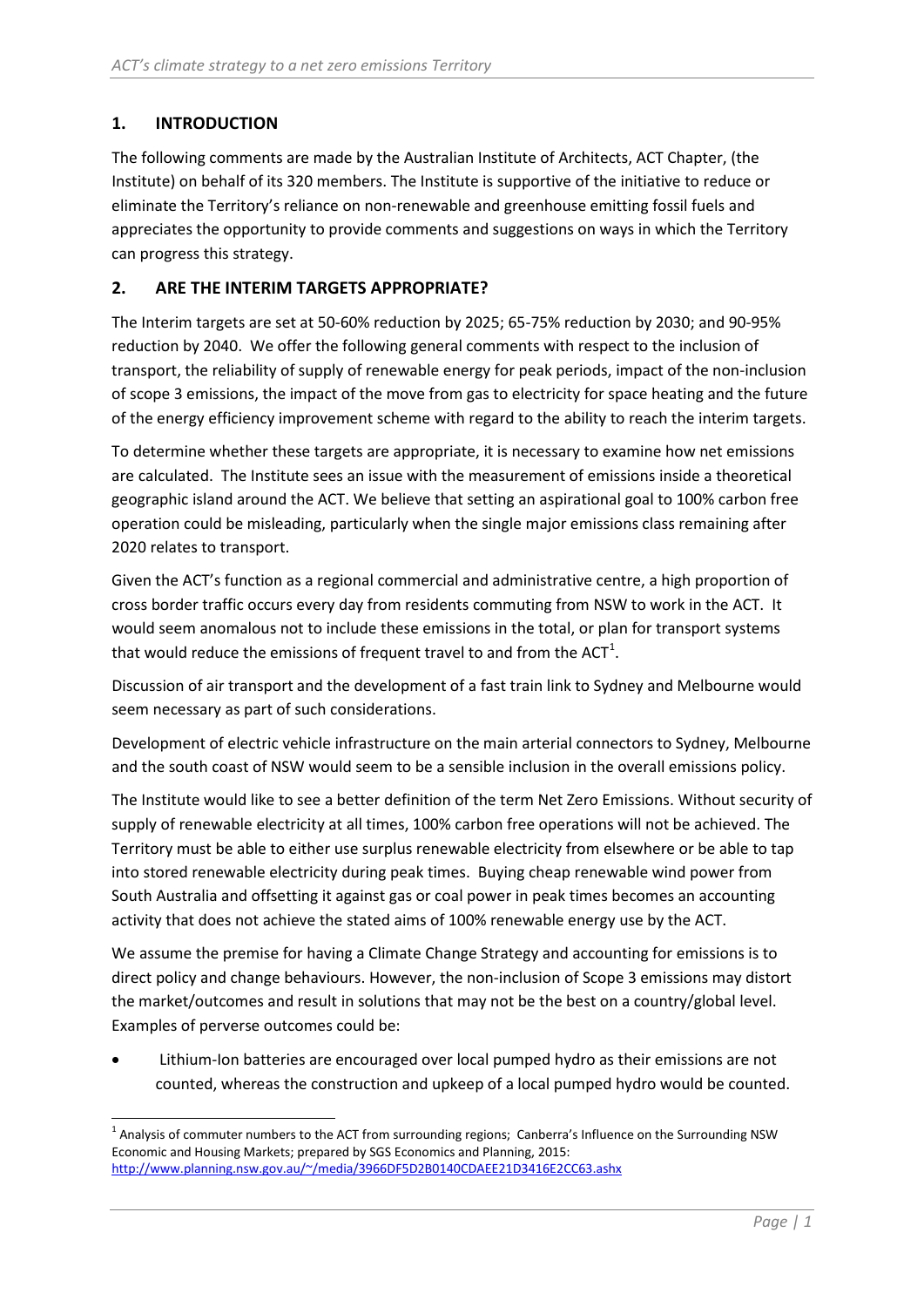- Catching a bus to Sydney would be counted if the bus refuelled in the ACT, whereas flying a plane would not.
- Local recycling of buildings and materials would be discouraged as the emissions involved in recycling would be counted whereas bringing in new materials across the border would not.
- Imported materials and products with very high embodied energy/ transport miles may be prioritised even when their increased performance is only marginal. These materials and products would be prioritised because their marginal performance is counted whereas the embodied and transport energy is not.

Further development of the Australian Life-Cycle Index (Building Products Innovation Council) and requirement of assessment of life-cycle embodied energy for buildings and civil works should be made an inclusion into the overall emissions assessment.

Transitioning from gas to electricity for space heating, in conjunction with 100% renewable electricity supply, will make winter peak loads a significant issue. We believe that investment in local storage solutions such as pumped hydro should be a priority. Also a priority is the need to work with the other states to strengthen grid infrastructure and increase the size of interstate inter-connectors so that when there is surplus renewable energy from northern states, the Territory can import it for our winter heating.

We note that at the last Energy Efficiency Improvement Scheme workshop, there was mention that when the ACT reaches 100% renewable electricity by 2020, there will be no requirement for the scheme in the future. This appears to ignore the fact that energy efficient buildings and building envelopes are by far the cheapest form of storage and peak avoidance as well as acting to decrease pressure on the grid infrastructure. As we move towards 100% renewable by 2020 there will be many buildings that are not energy efficient and an increased focus on energy efficiency in buildings would be more economical compared to pumped hydro and batteries.

The Institute would like more information on the coordination between ACT and NSW in terms of setting the Territory's interim goals. The Institute believes the interim goals to be sensible and welltimed to allow for complete transition by 2050, however, we believe the community would also benefit from knowing what their global emissions are, not just those emissions accounted for in the ACT.

# **3. REDUCTIONS FROM THE ENERGY SECTOR**

Major improvements can be made in building construction industry and to the existing housing and commercial building stock to reduce energy use and emissions. While good steps were taken in the early years of self-government in the ACT, momentum for continuing improvement has greatly reduced. Inertia from the COAG processes that oblige the ACT to conform to nationally agreed energy efficiency standards under the provisions of the National Construction Code have been largely to blame, however, the decision in 2005 to remove consideration of building energy efficiency from Development Approval Assessment and place it in the later (less conceptual) Building Approval Assessment stage has had a retrograde impact on energy efficiency outcomes.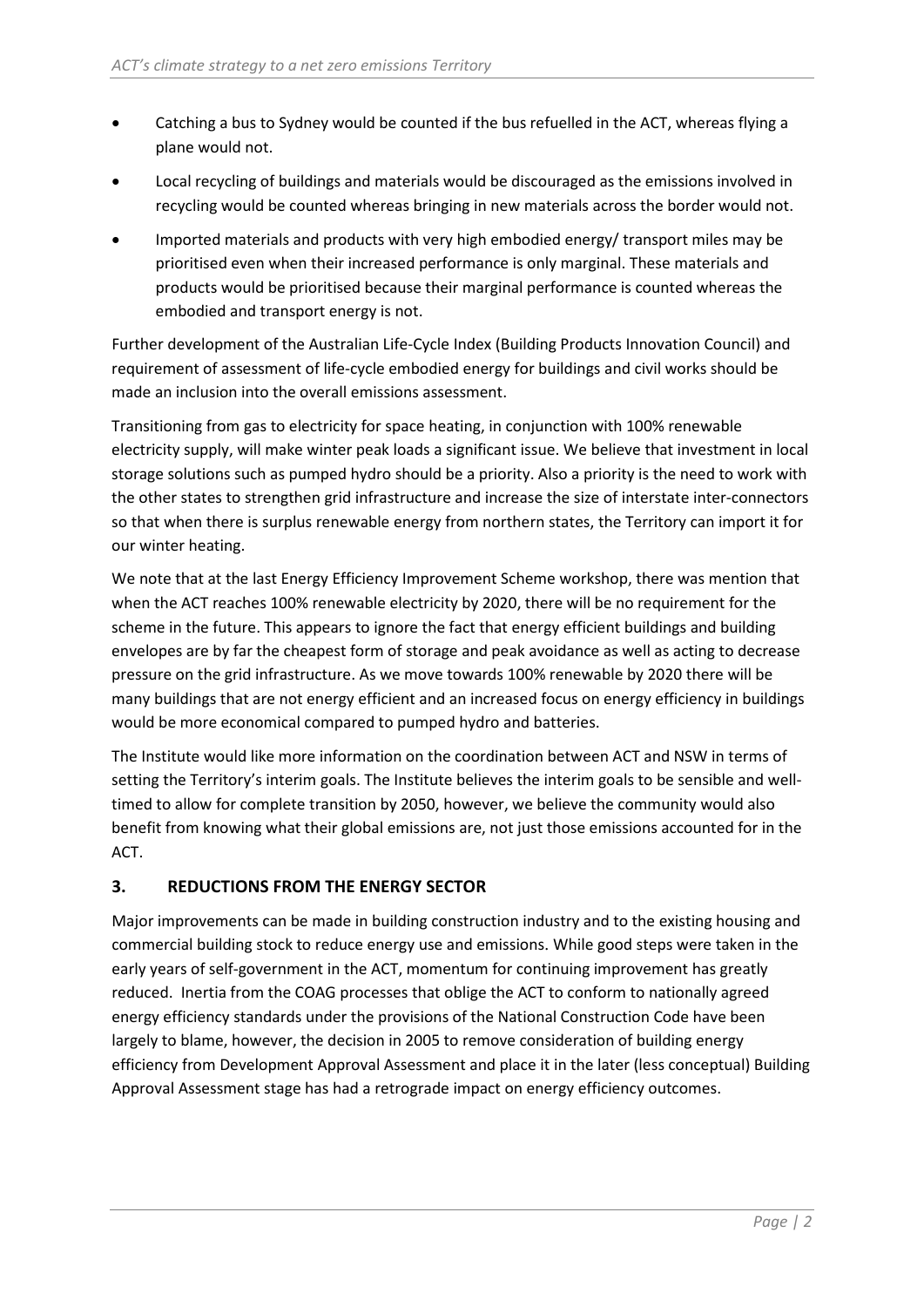The NSW Government decided to implement the BASIX Sustainability Index (rather than adopt the Energy Efficiency section 3.12 of the residential code), and has been able to develop a much more comprehensive and effective scheme as a result. Section J of the commercial code has, on balance, been more easily implemented and consistently applied across the various state jurisdictions, having much more emphasis on deemed-to-satisfy compliance and use of model building comparison. Compliance for commercial buildings is generally achieved within the broader mechanical system design process, which happens as a matter of course in the overall design development.

Housing, while using the larger proportion of total energy (than commercial buildings), represents a more difficult problem for management of emissions. Use patterns are much more diverse than for other building types, as is the range of physical variants. The NatHERS system<sup>[2](#page-4-0)</sup>, which has provided the benchmark for assessing housing energy efficiency under the NCC provisions since 2003, has not changed the required level of compliance stringency since 2010. In the ACT, this equates to 165MJ/m<sup>2</sup>/yr, or 6 stars on the NatHERS 10-star scale<sup>[3](#page-4-1)</sup>. While unquestionably saving energy in comparison to the construction standards that prevailed pre-2000, the pass-level energy use is still quite high and represents an opportunity for significant improvement in emissions reduction, particularly given that most residential space heating still makes use of natural gas.

In 2009, the COAG National Strategy for Energy Efficiency (NSEE) was implemented with the stated aim of "accelerating energy efficiency improvements" and was structured with a 10 year time-frame, running through to 2020. The ACT has been a party to the NSEE, but deviates from the general NatHERS structure in terms of its mandatory disclosure scheme for residences at point of sale, and also in the way in which residential refurbishment and extensions are assessed as set out in the ACT Amendment 7 to the NCC.

While cognisant of the problems entailed in coordination with a nationally administered rating scheme, the ACT HERS scheme has a number of specific problems that are in need of urgent attention:

- The mandatory disclosure ratings use a scale that does not directly relate to the current NatHERS scale, being a six-star scale, not a 10 star scale. The software is also outdated and unsupported by its developers. This creates confusion in the public mind and leads to anomalous results where houses are often rated under two different systems.
- The system of construction checks that are enforced as part of the construction certification system does not have sufficient inspection points to allow inspectors to adequately assess whether all measures described in the NatHERS energy efficiency report are actually being successfully built in to each project. The mandatory pre-sheet inspection stage, for instance, has typically required plumbing and electrical services to be inspected, but in order for these to be done, insulation is generally delayed until after the inspections have taken place. Certifiers will generally rely on compliance documents provided by the insulation installer, which amounts to self-certification. Similarly, under-slab insulation is virtually never visible when the in-ground services and reinforcement checks are done. Unless architects are present to do independent contract compliance checks (a small minority of cases) many items connected with the building envelope quality remain without site checks.

<span id="page-4-0"></span><sup>2</sup> <http://www.nathers.gov.au/about>

<span id="page-4-1"></span><sup>&</sup>lt;sup>3</sup> How the Rating Scale works[: http://www.nathers.gov.au/owners-and-builders/star-rating-scale-overview](http://www.nathers.gov.au/owners-and-builders/star-rating-scale-overview)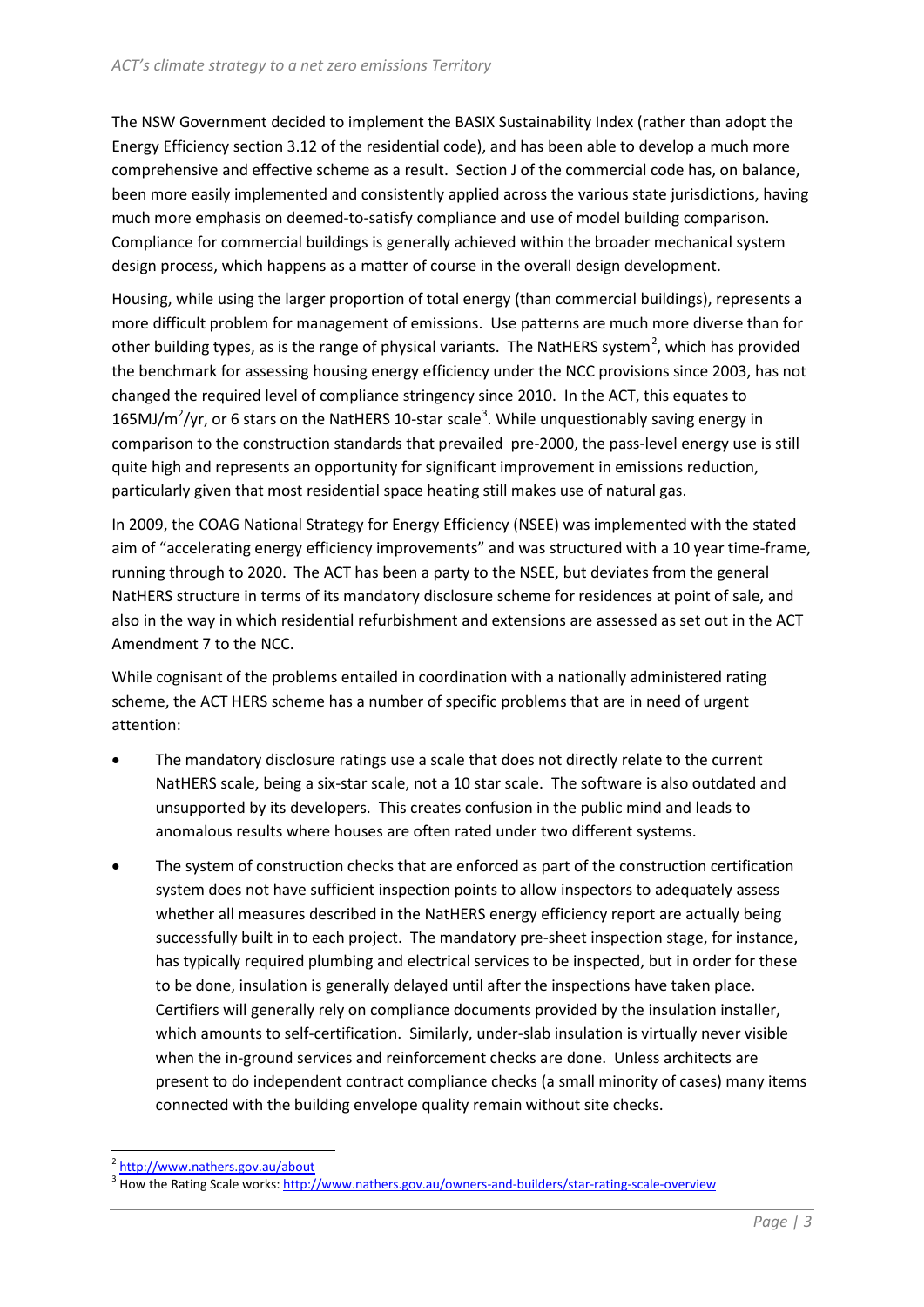• The NatHERS system that is used for new house and extension compliance concentrates only on energy efficiency of the building envelope. Major heating and cooling equipment and appliances like water heaters, refrigerators, cookers, ovens, washing machines and dishwashers are not assessed as part of the system, as is done under the BASIX scheme.

Water use is not assessed, and also, alternative energy production installations, such as solar water heaters and PV electrical production equipment is not part of the assessment. These shortcomings are currently being addressed as a part of the CSIRO CEMP (Carbon Emissions Measurement Platform<sup>[4](#page-5-0)</sup>) development program, and the ACT should support the completion of this new assessment tool and work towards its adoption, both for the ACT and across the other states.

Increasing building envelope efficiency for both residential and non-residential buildings is the low-hanging fruit of the emissions equation<sup>[5](#page-5-1)</sup>. The cost of insulation and weather sealing is relatively cheap in comparison to the operational costs of paying for increased electricity or gas use over the service life of a building. The principles of passive solar design and construction are well tried and proven, but require more consistent regulation and higher standards of construction for the benefits to be fully realised. The German-derived Passive House design approach is also rapidly having an impact on the Australian market and shows real potential for producing energy efficiency benefits when lighter weight construction is used, thus making it applicable to housing retro-fit – one of the most difficult areas for implementation of energy efficiency improvement.

The least carbon intensive energy is the energy that is not used. This should be a guiding principle for future built environment development in the ACT, with rapid improvements to building envelope efficiency being a firm priority.

### **Gas vs Electricity**

In 2014, the Grattan Institute released a well-researched study into gas use for space-heating, water heating and appliances – "*Gas at the Crossroads*"[6](#page-5-2) . This research principally examined the economic trends affecting gas use and supply, and made a convincing case for reduction in domestic use in favour of electricity, based on the relative merits of export earnings against continuing domestic use with an artificially reduced price.

Further to the rapidly increasing price, largely being driven by international demand and the increasing costs of coal seam extraction, reliance on gas is still producing relatively large amounts of emissions, as the ACT Climate Policy discussion paper has shown. Extraction by non-traditional means, such as coal seam, has a much higher emissions profile than co-extraction from oil deposits. Combined with this, fugitive emissions from pipeline losses further reduce the efficiency of supply and combustion emissions.

<span id="page-5-0"></span><sup>4</sup> Carbon Emissions Measurement Platform:<http://www.energyinspection.com.au/news/>

<span id="page-5-1"></span><sup>&</sup>lt;sup>5</sup> Benefits of building envelope efficiency: [http://www.asbec.asn.au/research-items/bottom-line-household-impacts](http://www.asbec.asn.au/research-items/bottom-line-household-impacts-building-code/)[building-code/](http://www.asbec.asn.au/research-items/bottom-line-household-impacts-building-code/)

<span id="page-5-2"></span> $6$  Economics of gas use in the home and business: [https://grattan.edu.au/report/gas-at-the-crossroads-australias-hard](https://grattan.edu.au/report/gas-at-the-crossroads-australias-hard-choice/)[choice/](https://grattan.edu.au/report/gas-at-the-crossroads-australias-hard-choice/)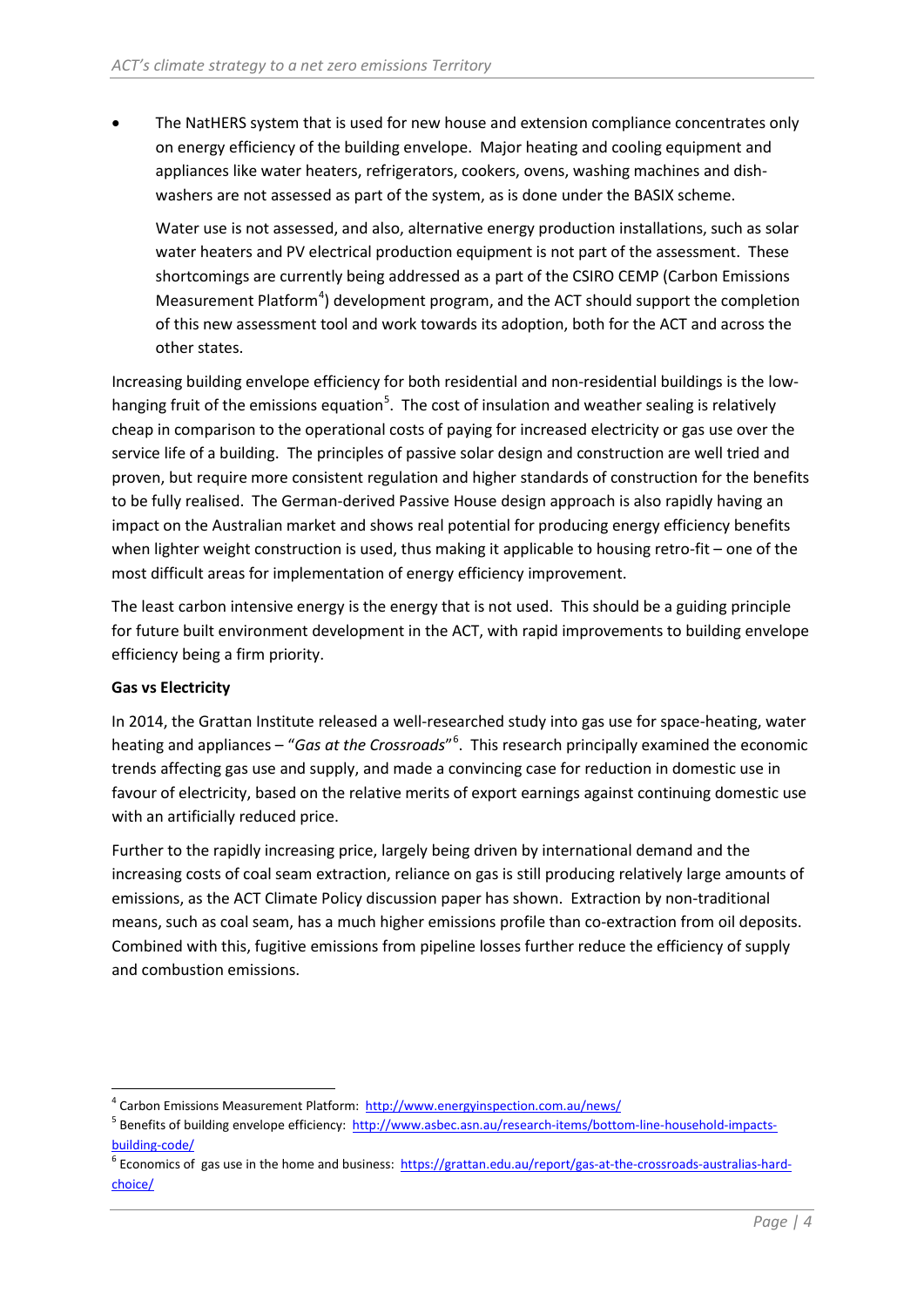Modern heat-pump technology can produce performance coefficients of almost 6 (and even over 6 when used in conjunction with ground-source heat recovery) and this level of efficiency (at rapidly decreasing cost) has made electrical energy a preferred option in recent years, particularly when combined with roof-top PV production.

The potential to reduce energy use to zero, or even run households on an energy positive basis is available now using current, commercially available technology with electrical energy use being offset by roof-top PV production.

The economics of taking this approach are contingent on some physical attributes of a building and site such as:

- Site size and shape
- Roof geometry and area being compatible for mounting PV cells, or having other practical locations where PV cells can be installed on a site
- The age and condition of the electrical system and wiring
- Whether rebates are available that reduce the effective gas tariff

The 2014 Alternative Technology Association Report "*Are We Still Cooking with Gas*"[7](#page-6-0) covers many of the possible economic and emissions scenarios for new and existing householders who may be making a judgement on adopting new electrical appliances to replace gas appliances.

Making a transition from gas to electricity is the most difficult when considering the existing housing stock, and this is where the most concerted effort should be placed. Existing housing is also the numerically greater cohort in the ACT, thus offering the best potential for total energy and emissions reduction, and much of it is ageing and in variable condition. The successful Energy Efficiency Improvement Scheme, which has been operating in the ACT since 2012, provides a model for assisting the most vulnerable members of the community to make improvements to simple building envelope items and inefficient electrical appliances. This scheme could be expanded in the near/ medium term to include houses that are undergoing significant refurbishment and/or extension, thus giving some incentive to householders to take better advantage of their opportunity to improve the emissions profile of their property through the course of building work that would be happening in the normal course of events.

The scheme should also be developed so that rental properties are upgraded. Large, poorly insulated rental properties in the inner suburbs will increasingly be the largest emitters. Action should be taken to remove the split incentives between landlord and tenant. Consideration could be given to legislating a minimum standard of energy efficient building shell, hot water and space conditioning for all rental properties in combination with government incentives or no interest loans to landlords.

### **Extension of the Large Scale Photovoltaic Rebate Scheme**

The Large Scale PV Rebate Scheme has principally been aimed at commercial installations in its rollout to date, however, an opportunity exists for possible extension into neighbourhood schemes that could serve otherwise difficult housing stock in older suburbs where refurbishment options for the building fabric may be limited and availability of space for individual mounting of PV systems is restricted.

<span id="page-6-0"></span><sup>&</sup>lt;sup>7</sup> Sustainability of using gas vs electricity:<http://www.ata.org.au/news/are-we-still-cooking-with-gas/>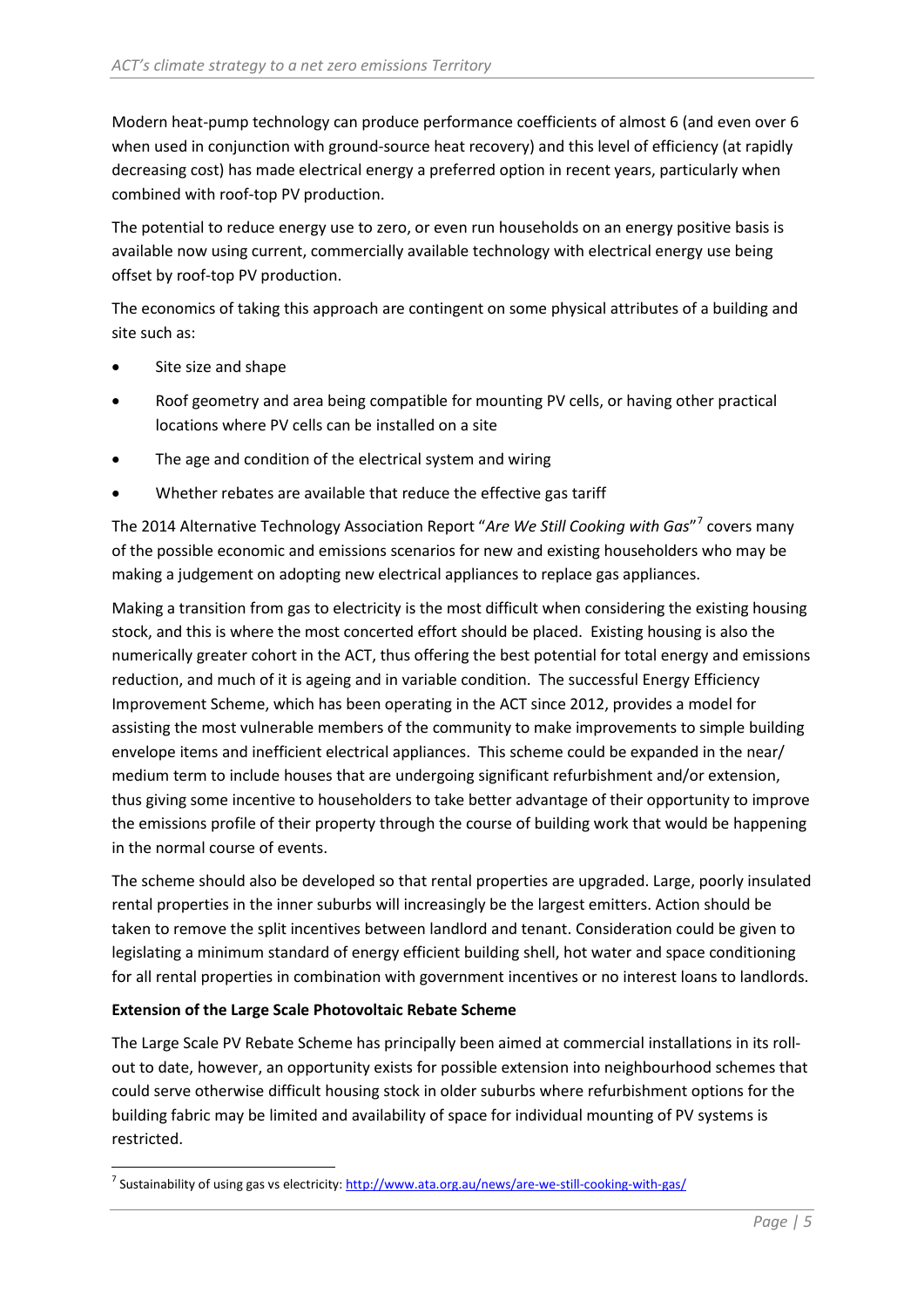Some examples of neighbourhood-scale PV installations have been installed in the ACT region (e.g., Mt. Majura Solar Farm) and this principle could be extended to allow for subsidised neighbourhoodscale generation sited at, for instance, neighbourhood parkland, roadway median strips and verges in situations where elevated arrays could be practically fixed in place. A solar resource mapping exercise would be a logical step towards exploring this option.

### **Carbon Budget**

In the past twenty years, much effort has been expended in developing systems to accurately assess implied energy use relating to building envelope characteristics, and, to an extent, total house resource use (BASIX, Accurate Sustainability and BersPro Appliance Energy Tools, NABERS Home Energy Explorer among others). To date, the thrust of these tools has been to produce comparative rating scores for the purposes of achieving compliance with legislated energy use, and water use targets.

A wealth of data has been collected, and to some extent, the systems have been analysed for their effectiveness in use. For example, the Evaluation of the 5 Star Energy Efficiency Standard for Residential Buildings undertaken by CSIRO, 2011-2014<sup>[8](#page-7-0)</sup>.

When deciding on the next step in a path to true Zero Energy use in buildings, it would seem logical to explore how carbon budgeting could be introduced into the rating system to convert the existing score-based output into realistic emissions data. At present, information relating to occupancy assumptions and use patterns are kept hidden from view in the program output that is made public to building owners and purchasers, but this need not be the case. It is a relatively easy procedure to allow for assessment software to be used for accurate predictive emissions reporting, which could, in turn, be used to produce carbon budgets for any house or building that passed through the rating process<sup>[9](#page-7-1)</sup>.

Appliance energy, heating and cooling equipment, ancillary equipment, such as irrigation and pool pumps, and energy production equipment such as PV, wind and micro-hydro could all be included in the overall assessment and matched against a pre-determined budget. Incentives could be given to meet the budget limits through mechanisms such as rates reductions or payments of commercially appropriate tariffs for electricity production and feedback to the grid.

Such methods would be well suited to integration into the electric vehicle transport network as it emerges, with its related requirement for carbon neutral electrical power for an expanding charging network.

## **4. EMISSIONS FROM TRANSPORT**

The built form and planning of the ACT has always presented problems for the efficient operation of a public transport system. The current bus system is well-managed and efficient within the limits within which it operates. It is, however, handicapped to a great extent by the decentralised nature of the city plan, which has always been configured with private automobile transport as the presumed best option.

<span id="page-7-0"></span><sup>&</sup>lt;sup>8</sup> CSIRO report into the effects of stringency change in NatHERS from 3.5 stars to 5 stars:

<https://industry.gov.au/Energy/Documents/Evaluation5StarEnergyEfficiencyStandardResidentialBuildings.pdf> <sup>9</sup> Net Zero Emissions Homes – An Industry Framework:

<span id="page-7-1"></span><http://asbec.asn.au/files/121213%20ASBEC%20Industry%20Roadmap%20-%20FINAL.pdf>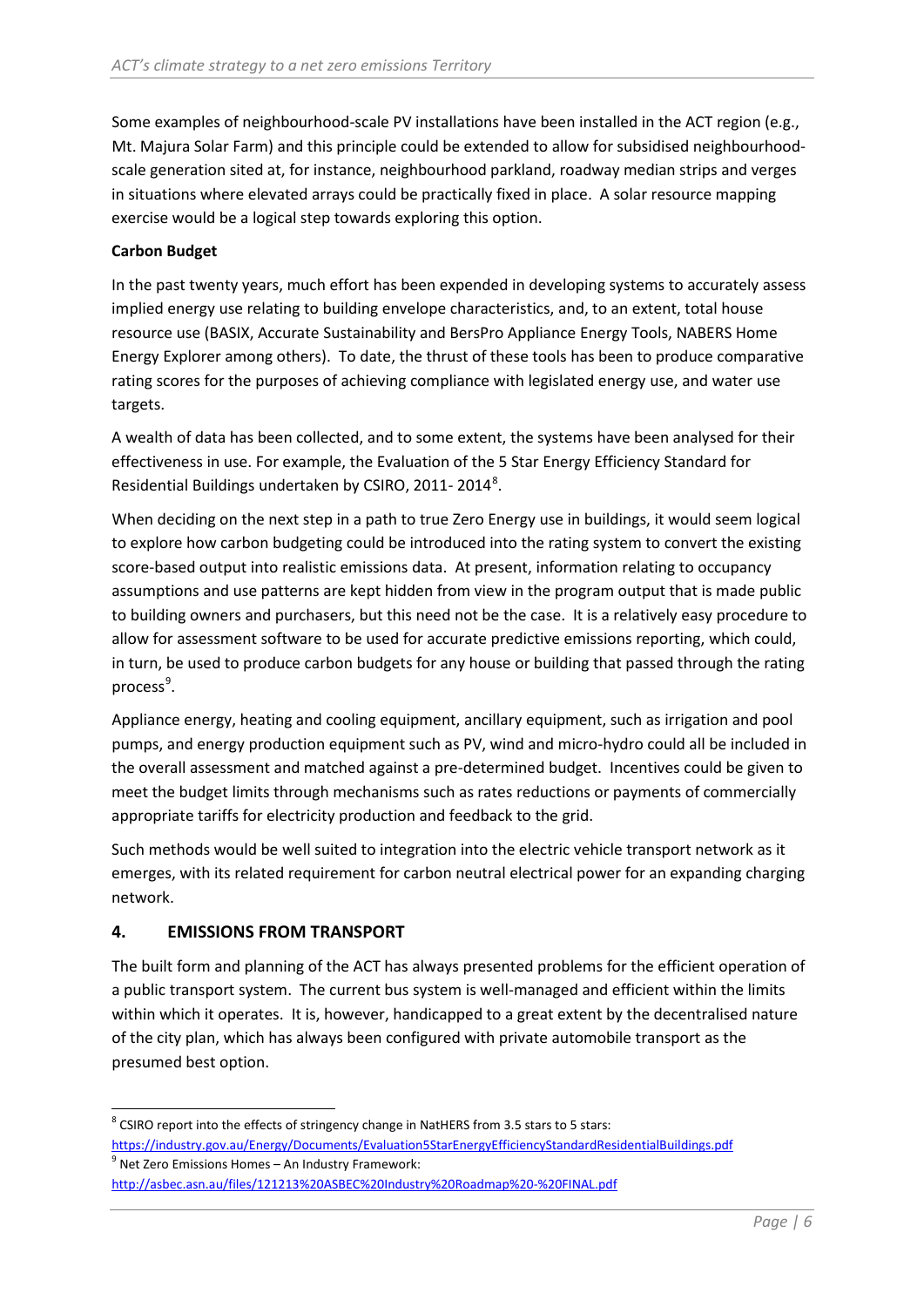The low density structure of the city has many benefits in terms of its capacity to contribute to micro-climate control, air quality, maintenance of habitat for native fauna and social and psychological benefits associated with living in an urban forest. The Living Infrastructure Plan, as outlined in the February 2018 information paper, is a necessary step in managing and consolidating the ACT urban forest and open spaces and should be commended and supported by the community.

The Institute has previously supported the general principal of densification of the city along corridors defined by the existing town centres and the major arterial roadways joining the centres. This process is now well under way, and has general community support because of the need to provide more housing choices for a younger population at more affordable prices. The quality of the higher density housing has, up to this point, been patchy, but this will no doubt improve with time and increasing familiarity with the typology and its potential problems.

Increasing density by itself will not solve the over-arching transport emissions problem however, as the city will always have a major suburban component away from the town centres and planners will increasingly need to cope with commuters from outlying satellite centres – predominantly the Queanbeyan/Googong/Bungendore region (with the many rural subdivisions like Weetalabah, Royalla and Wamboin) and the Yass Valley region. Thousands of commuter trips from these areas occur every day, and given the nature of the regional expansion, and search for lower cost housing in outer lying locations, this level of commuter transit is only likely to become greater over time.

The only practical solution to reducing emissions from these sources is to tackle the problem at its source and convert the transport fleet to low/zero emissions fuel sources over the period under consideration for this policy. Australia (and the ACT is no exception) has been relatively slow, by international standards, to adopt vehicle electrification. Important starts have been made in establishing a charging network in the ACT over the past 5 years, but much more could be done with well-targeted planning and administration.

In West Australian, the Royal Automobile Club, in co-operation with various local governments, has recently finalised plans to open an "electric highway" linking Perth along the main coastal highway to Augusta in the far south-west. This route is one on the region's major tourist pathways, taking in the Margaret River winery region and other popular attractions<sup>10</sup>. The ACT could benefit in many ways from a similar infrastructure project aimed at building up an electric charging network to cover the Sydney-Canberra, Canberra-Melbourne route, along with the much-used Kings Highway route joining Canberra with the south coast regions of NSW. The Barton Highway connection to Yass would also be an essential inclusion.

Within Canberra, the beginning of an electrified public transport system is presently occurring with construction of the Light Rail system from Gungahlin to Civic Centre, and this can only benefit the city as it extends to cover more of the town centres.

Attention needs to be given to planning for renewable energy supply to the electrification infrastructure, as it is only with this step that the long-term emissions reduction benefits of vehicle electrification will be realised. Electric vehicles can also play a critical role in the overall renewable energy storage task by providing a ready source of thousands of batteries which will inevitably have spare capacity when considered as a single storage entity.

<span id="page-8-0"></span><sup>&</sup>lt;sup>10</sup> RAC Electric Highway from Perth to Augusta: <https://rac.com.au/about-rac/advocating-change/sustainability/electric-highway>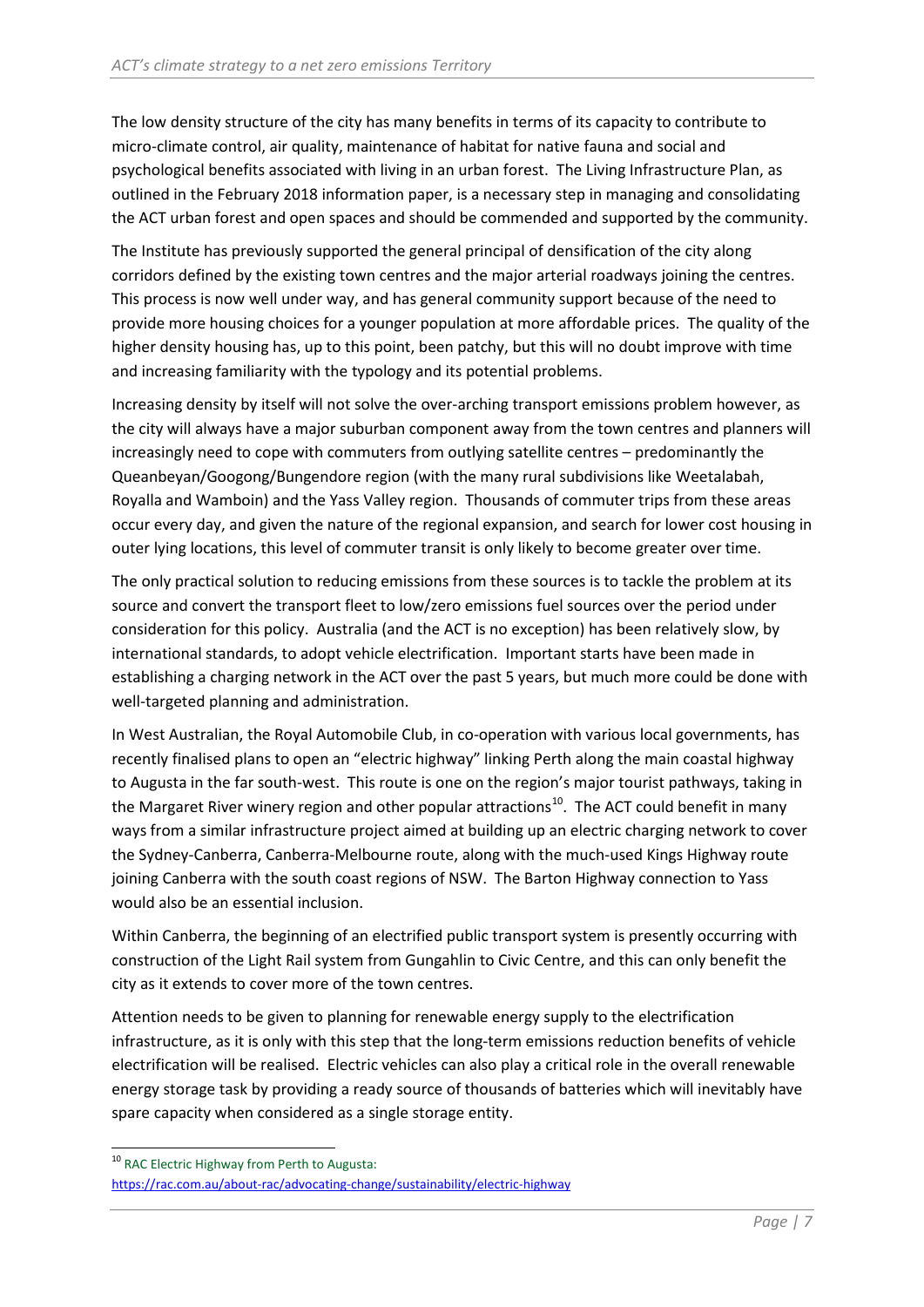## **5. EMISSIONS FROM WASTE**

At present, the methane production from the Mugga Lane landfill site is burned in an internal combustion generator in order to produce electricity. The process is much more efficient and productive than simply leaving the waste methane to escape into the atmosphere because the combustion products from the generator  $(CO<sub>2</sub>)$  are twenty times less influential than methane in terms of greenhouse heating potential. It is also valuable in terms of electricity production. However, because the process is continuous, significant emissions still result.

Rather than follow the present path of methane to electricity and  $CO<sub>2</sub>$  conversion, another much less emissions intensive pathway is available by using steam-methane reformation or partial oxidation in order to produce hydrogen, which can, in turn, be used in hydrogen fuel cells to produce virtually zero emissions electricity. Both of the above processes still produce some  $CO<sub>2</sub>$  as a product of the reactions, however the quantity is much less than that produced by direct combustion of the methane.

Further to this, current research is indicating great potential for elimination of associated  $CO<sub>2</sub>$  byproduct in hydrogen production. Two such processes currently being tested are:

- Gas separation membrane reactors as developed in Spain by a consortium consisting of the Institute of Chemical Technology, Valencia Polytechnic University and Superior Council of Scientific Investigations. This is a single step process which isolates the (much smaller)  $CO<sub>2</sub>$  byproduct for storage and sequestration $^{11}$  $^{11}$  $^{11}$ .
- A revised form of a process called methane cracking has been developed by researchers at the Karlsruhe Institute of Technology in Germany. This process has the potential to virtually eliminate  $CO<sub>2</sub>$  from the hydrogen production through use of molten tin columns in a reactor that separates out the carbon from the methane into a solid form powder.<sup>[12](#page-9-1)</sup>

Low-carbon methods of hydrogen production are well worth investigation due to their potential to produce completely clean combustible fuel for use in fuel cells, and also for their potential to convert methane, one of the major greenhouse gases, into a much less harmful product.

With regard to another critical waste treatment subject - removal of plastic waste from the ecosystem, the French Company Atlantique Polymeres Valorization has had considerable impact over recent years in expanding recycling plants across Europe that effectively re-use many types of soft plastic, in addition to the traditional sources, for recycling and re-use in a variety of building products and industrial design materials<sup>13</sup>. The ACT could benefit by carefully examining options and implementing similar re-manufacturing and up-cycling processes for plastic waste.

## **6. CONCLUSION**

The Institute congratulates the ACT government in taking steps to reduce emissions and build a sustainable, prosperous and healthy future for the ACT and our region.

<span id="page-9-0"></span> $11$  Development of Gas Separation Membrane Reactor:

<https://www.sciencedaily.com/releases/2017/12/171208171749.htm>

<span id="page-9-1"></span> $12$  Methane cracking – hydrogen from Methane without CO<sub>2</sub>[: https://newatlas.com/hydrogen-production-methane](https://newatlas.com/hydrogen-production-methane-without-co2/40502/)[without-co2/40502/](https://newatlas.com/hydrogen-production-methane-without-co2/40502/)

<span id="page-9-2"></span><sup>&</sup>lt;sup>13</sup> APV Plastics Recycling[: http://apvrecycling.com/](http://apvrecycling.com/)